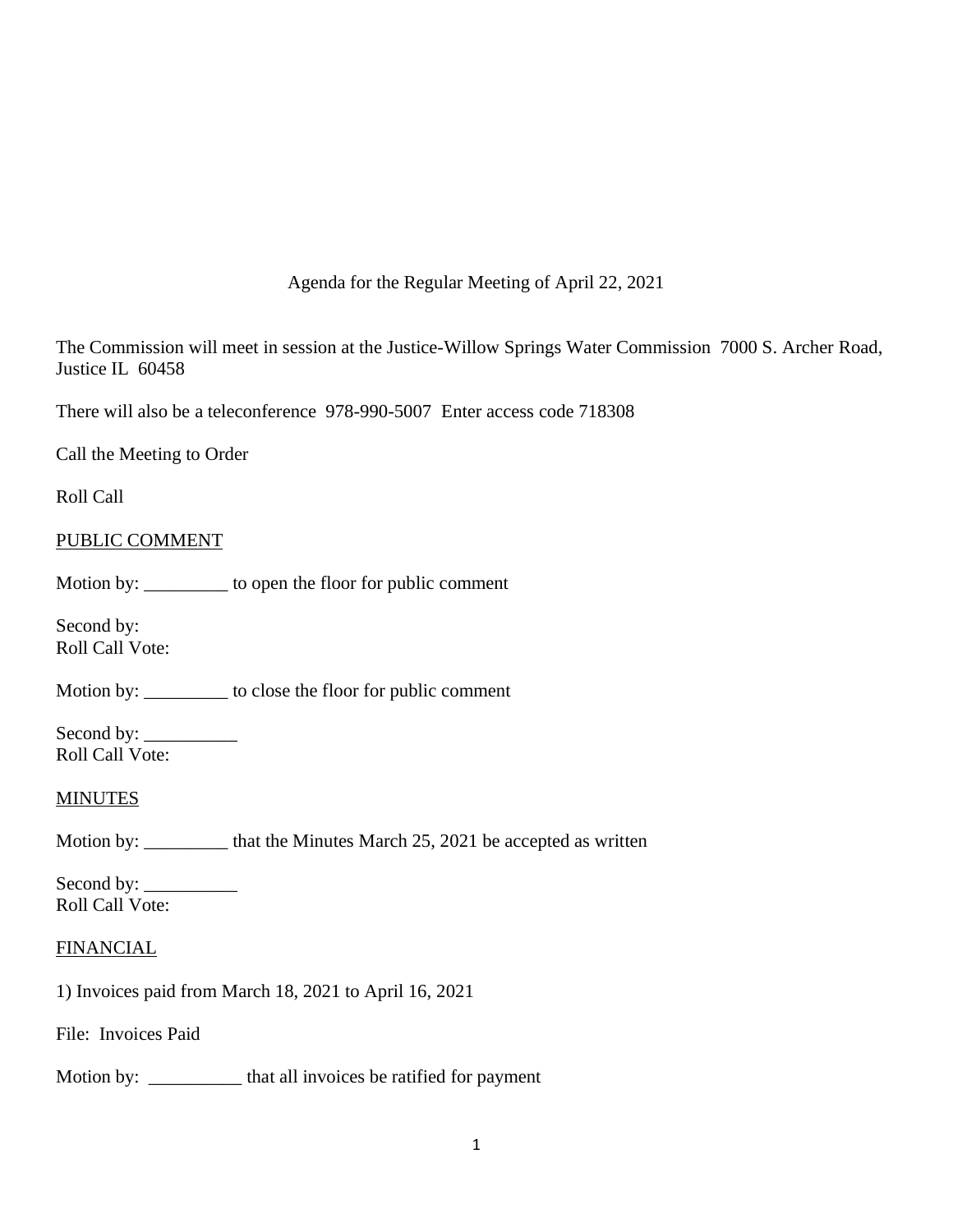Second by: \_\_\_\_\_\_\_\_\_\_ Roll Call Vote:

2) Cash in Banks All Accounts for March

File: Cash in Bank

3) 2021 March Budget

File: 2021 Budget

## COMMISSIONER'S REPORT

### ENGINEERING

• Update on Watermain Projects

# EXECUTIVE DIRECTOR'S REPORT

4) Approval to purchase a 2021 Ford Super Duty F-250 SRW

Motion by: \_\_\_\_\_\_\_\_\_\_\_ to approve and to ratify payment to Westfield Ford the purchase a 2021 Ford Super Duty F-250 SRW for the amount of \$46,453.28

Second by: Roll Call Vote:

5) Proposal from Go Painters Inc. to Director Colleen H. Kelly

### Re: Sandblasting and Painting Fire Hydrants

Motion by: \_\_\_\_\_\_\_\_\_ to accept the proposal from Go Painters, Inc to sandblast an paint ther fire hydrants in Justice and Willow Springs in the amount of \$83,700.00

Second by: \_\_\_\_\_\_\_\_\_ Roll Call Vote:

File: Fire Hydrant Sandblasting and Painting

6) Letter dated March 31, 2021 from Director Colleen H. Kelly the City of Hickory Hills

Re: Rate Increase

File; Hickory Hills

7) Letter dated April 9. 2021 from Director Colleen H. Kelly to Tri-State Fire Protection

Re: Camaraderie and Relationship

File: Tri-State Fire Protection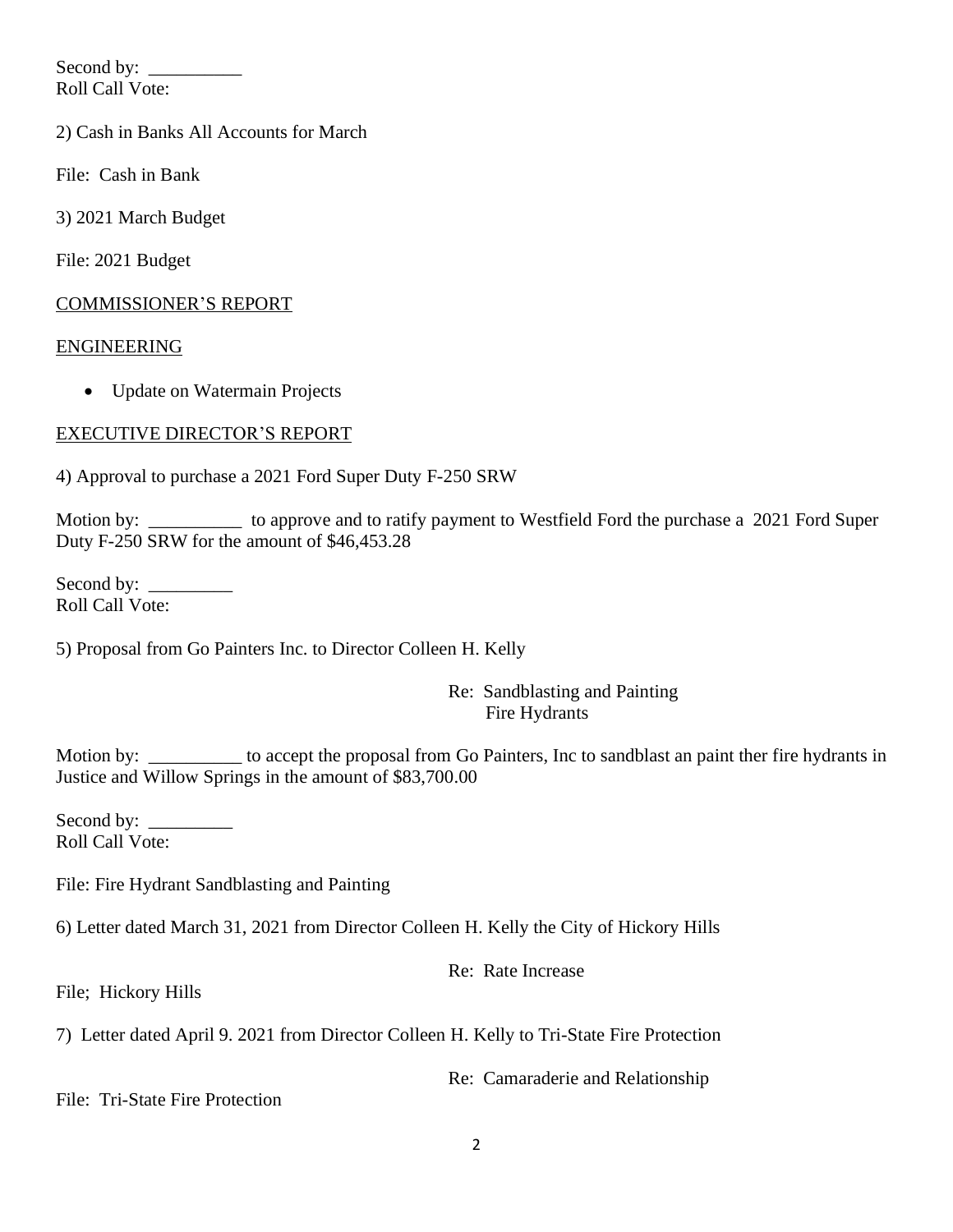| 8) Letter dated April 15, 2021 from the Tri-State Fire Protection to Director Colleen H. Kelly            |
|-----------------------------------------------------------------------------------------------------------|
| Re: Thank you                                                                                             |
| File: Tri-State Fire Protection                                                                           |
| 9) Letter dated April 9. 2021 from Director Colleen H. Kelly to Roberts Park Fire Department              |
| Re: Camaraderie and Relationship<br>File: Roberts Park Fire Department                                    |
| 10) Discussion of Chicago water rate increase                                                             |
| <b>LEGAL</b>                                                                                              |
| <b>CUSTOMER / COMMUNITY MATTERS</b>                                                                       |
| Board Discussion and Possible Action on the Following:                                                    |
| 11) E-mail dated March 24, 2021 from Francisco Nunez, 1115 Vinewood, Willow Springs to the Commission     |
| Re: Bill Reduction                                                                                        |
| File: Customer Account                                                                                    |
| 12) Letter dated April 12, 2021 from Naomi Scott, 8013 S. 83 <sup>rd</sup> Ave, Justice to the Commission |
| Re: Bill Reduction                                                                                        |
| <b>File Customer Account</b>                                                                              |

PERSONNEL MATTERS

### OLD BUSINESS

### NEW BUSINESS

• Present / Consider any New Business

### CLOSED SESSION

A Closed Session, as permitted by 5 ILCS 120/2, will be held to discuss and consider the appointment, compensation, discipline, performance, or dismissal of specific employees of and / or to the Commission.

Motion by: \_\_\_\_\_\_\_\_\_\_\_ that the Commission suspends the regular meeting and enters into a closed session to discuss and consider the appointment, compensation, discipline, performance or dismissal of specific employees of and / or to the Commission

Motion by: \_\_\_\_\_\_\_\_\_\_ that all Correspondence and Documents received by and / or presented to the Commission for this meeting be received, accepted and filed as noted